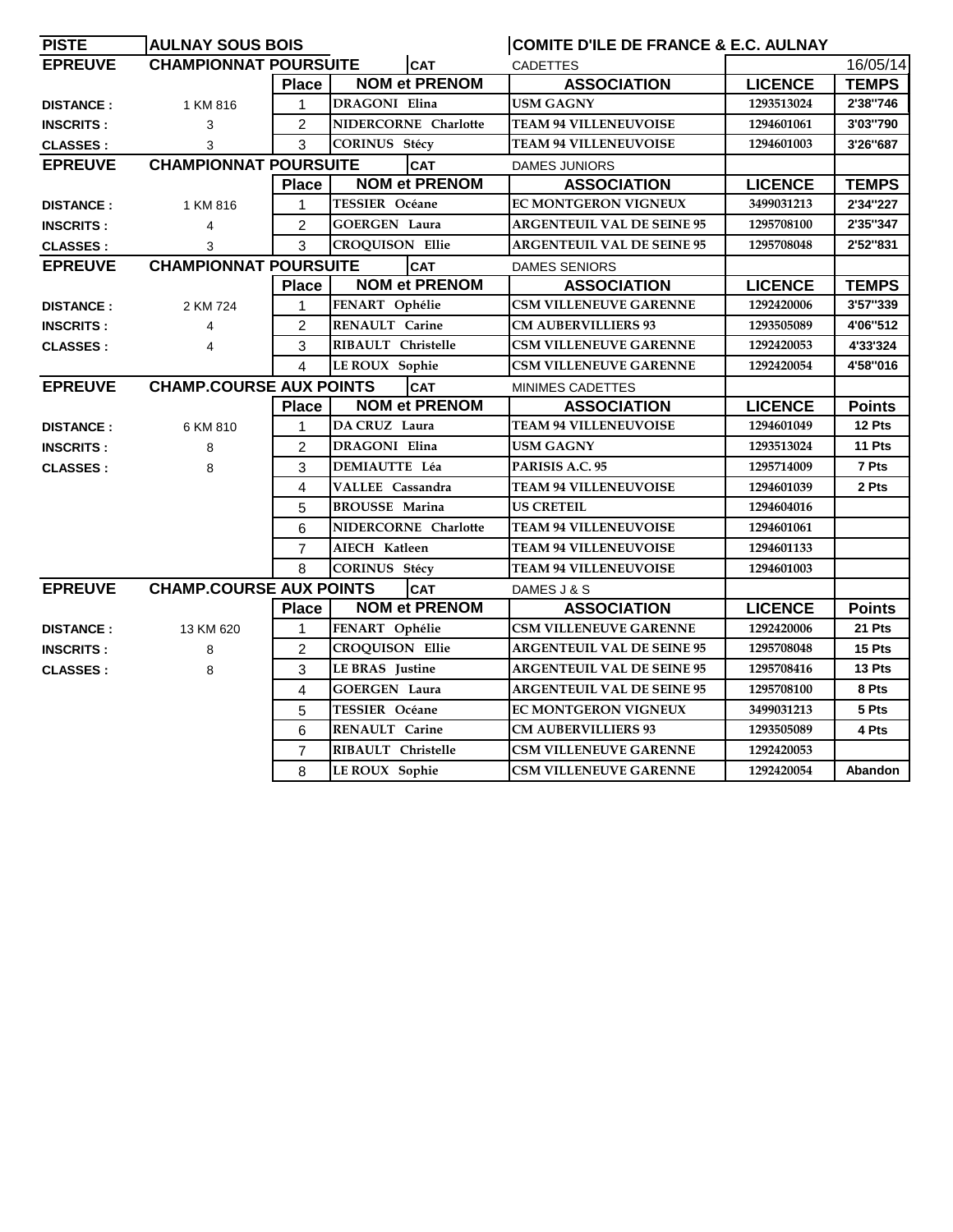| <b>EPREUVE</b>                             | <b>SCRATCH</b>     |                | <b>CAT</b>                 | <b>SENIORS</b>             |                |               |
|--------------------------------------------|--------------------|----------------|----------------------------|----------------------------|----------------|---------------|
|                                            |                    | <b>Place</b>   | <b>NOM et PRENOM</b>       | <b>ASSOCIATION</b>         | <b>LICENCE</b> | <b>TEMPS</b>  |
| <b>DISTANCE:</b>                           | 6 KM 810           | 1              | <b>EVENOT Killian</b>      | CC NOGENT / OISE           | 1960037096     |               |
| <b>INSCRITS:</b>                           | 15                 | $\overline{c}$ | <b>DECOUARD Victor</b>     | <b>VC GARENNOIS</b>        | 1292407024     |               |
| <b>CLASSES:</b>                            | 12                 | 3              | LEPAIN Sébastien           | <b>VC GARENNOIS</b>        | 1292407025     |               |
|                                            |                    | 4              | PARMEGGIANI Enzo           | PARISIS A.C. 95            | 1295714017     |               |
|                                            |                    | 5              | <b>CHALEL Yacine</b>       | OLYMPIQUE C.V.O.           | 1295712019     |               |
|                                            |                    | 6              | PREVOST Renald             | PARIS CYCLISTE OLYMPIQUE   | 1275016217     |               |
|                                            |                    | $\overline{7}$ | NOEL Aurélien              | PARISIS A.C. 95            | 1295714246     |               |
|                                            |                    | 8              | <b>MERCIER Nicolas</b>     | <b>VC SAVIGNY SUR ORGE</b> | 1291301154     |               |
|                                            |                    | 9              | <b>LASSAUNIERE Olivier</b> | PARISIS A.C. 95            | 1295714016     |               |
|                                            |                    | 10             | <b>LACHAT Nicolas</b>      | A. SOISY ENGHIEN LA BARRE  | 1295713048     |               |
|                                            |                    | 11             | MARTTALA Carl              | <b>VC GARENNOIS</b>        | 1292407028     |               |
|                                            |                    | 12             | <b>DRAGONI Vincent</b>     | <b>USM GAGNY</b>           | 1293513012     | Abandon       |
| <b>EPREUVE</b>                             | <b>ELIMINATION</b> |                | <b>CAT</b>                 | <b>SENIORS</b>             |                |               |
|                                            |                    | <b>Place</b>   | <b>NOM et PRENOM</b>       | <b>ASSOCIATION</b>         | <b>LICENCE</b> | <b>TEMPS</b>  |
| <b>DISTANCE:</b>                           |                    | 1              | <b>EVENOT Killian</b>      | <b>CC NOGENT / OISE</b>    | 1960037096     |               |
| <b>INSCRITS:</b>                           | 15                 | 2              | LEPAIN Sébastien           | <b>VC GARENNOIS</b>        | 1292407025     |               |
| <b>CLASSES:</b>                            | 12                 | 3              | <b>DRAGONI</b> Vincent     | <b>USM GAGNY</b>           | 1293513012     |               |
|                                            |                    | 4              | <b>LASSAUNIERE Olivier</b> | PARISIS A.C. 95            | 1295714016     |               |
|                                            |                    | 5              | <b>NOEL Aurélien</b>       | PARISIS A.C. 95            | 1295714246     |               |
|                                            |                    | 6              | <b>MERCIER Nicolas</b>     | VC SAVIGNY SUR ORGE        | 1291301154     |               |
|                                            |                    | $\overline{7}$ | <b>CHALEL Yacine</b>       | <b>OLYMPIQUE C.V.O.</b>    | 1295712019     |               |
|                                            |                    | 8              | PARMEGGIANI Enzo           | PARISIS A.C. 95            | 1295714017     |               |
|                                            |                    | 9              | <b>LACHAT Nicolas</b>      | A. SOISY ENGHIEN LA BARRE  | 1295713048     |               |
|                                            |                    | 10             | <b>DECOUARD Victor</b>     | <b>VC GARENNOIS</b>        | 1292407024     |               |
|                                            |                    | 11             | PREVOST Renald             | PARIS CYCLISTE OLYMPIQUE   | 1275016217     |               |
|                                            |                    | 12             | MARTTALA Carl              | <b>VC GARENNOIS</b>        | 1292407028     |               |
| <b>EPREUVE</b><br><b>COURSE AUX POINTS</b> |                    |                | <b>CAT</b>                 | <b>SENIORS</b>             |                |               |
|                                            |                    | <b>Place</b>   | <b>NOM et PRENOM</b>       | <b>ASSOCIATION</b>         | <b>LICENCE</b> | <b>Points</b> |
| <b>DISTANCE:</b>                           | 18 KM 160          | 1              | <b>EVENOT Killian</b>      | CC NOGENT / OISE           | 1960037096     | 31 Pts        |
| <b>INSCRITS:</b>                           | 15                 | $\overline{c}$ | LEPAIN Sébastien           | <b>VC GARENNOIS</b>        | 1292407025     | 23 Pts        |
| <b>CLASSES:</b>                            | 12                 | 3              | <b>NOEL Aurélien</b>       | PARISIS A.C. 95            | 1295714246     | 14 Pts        |
|                                            |                    | $\overline{4}$ | <b>DRAGONI</b> Vincent     | <b>USM GAGNY</b>           | 1293513012     | 13 Pts        |
|                                            |                    | 5              | LASSAUNIERE Olivier        | PARISIS A.C. 95            | 1295714016     | 7 Pts         |
|                                            |                    | 6              | <b>LACHAT Nicolas</b>      | A. SOISY ENGHIEN LA BARRE  | 1295713048     | 4 Pts         |
|                                            |                    | 7              | PREVOST Renald             | PARIS CYCLISTE OLYMPIQUE   | 1275016217     | 4 Pts         |
|                                            |                    | 8              | DECOUARD Victor            | <b>VC GARENNOIS</b>        | 1292407024     | 2 Pts         |
|                                            |                    | 9              | <b>CHALEL Yacine</b>       | OLYMPIQUE C.V.O.           | 1295712019     |               |
|                                            |                    | 10             | <b>MERCIER Nicolas</b>     | VC SAVIGNY SUR ORGE        | 1291301154     |               |
|                                            |                    | 11             | MARTTALA Carl              | <b>VC GARENNOIS</b>        | 1292407028     |               |
|                                            |                    | 12             | PARMEGGIANI Enzo           | PARISIS A.C. 95            | 1295714017     |               |